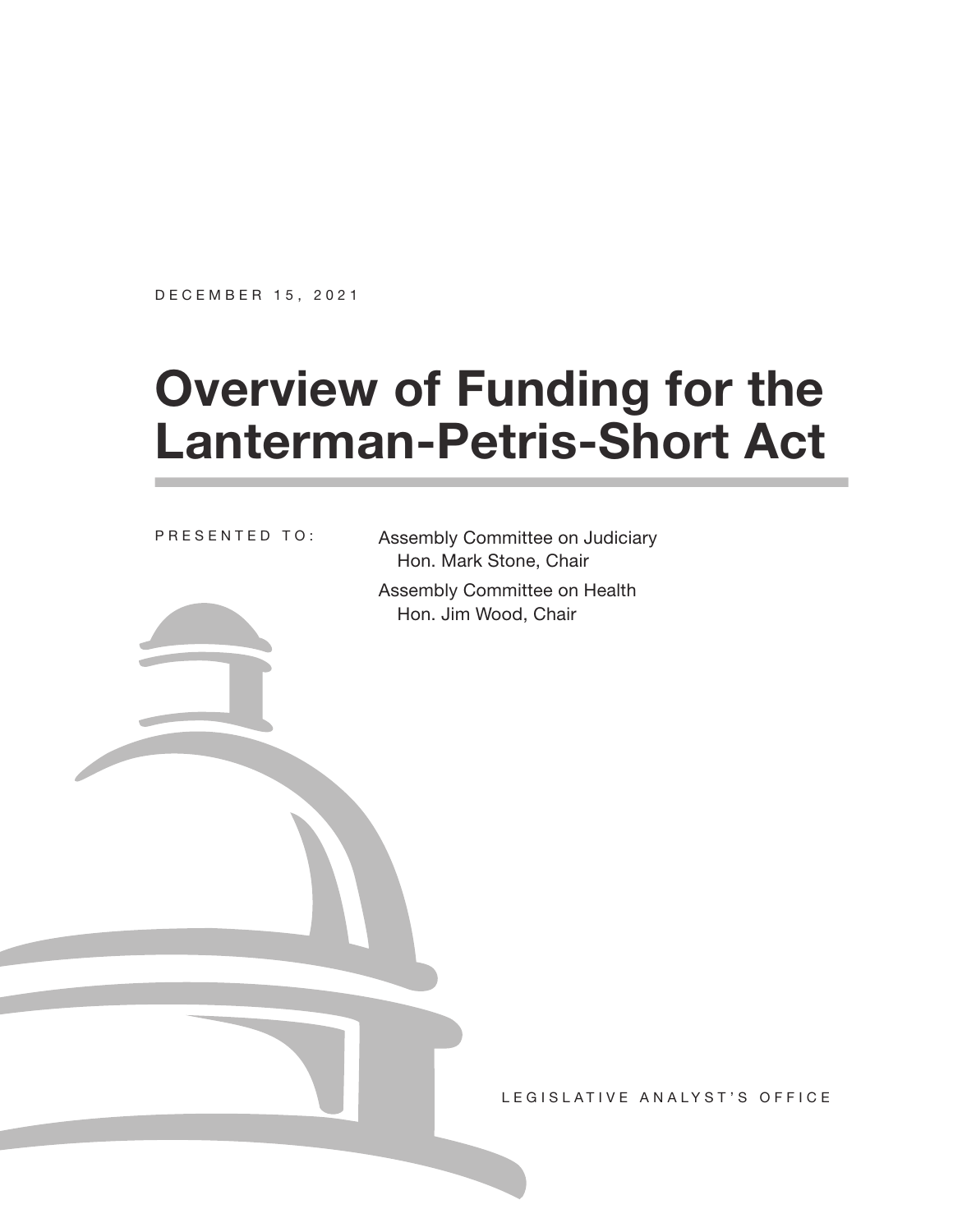**Key Takeaways**

**Lanterman-Petris-Short (LPS) Act Touch Points:** 

**Preventive (Pre-LPS Hold) Outreach and Engagement**

**Direct Mental Health Services Provided by County Behavioral Health to Individuals on LPS Holds**

**County Public Guardians and Public Conservators**

**Court System and Other Touch Points**

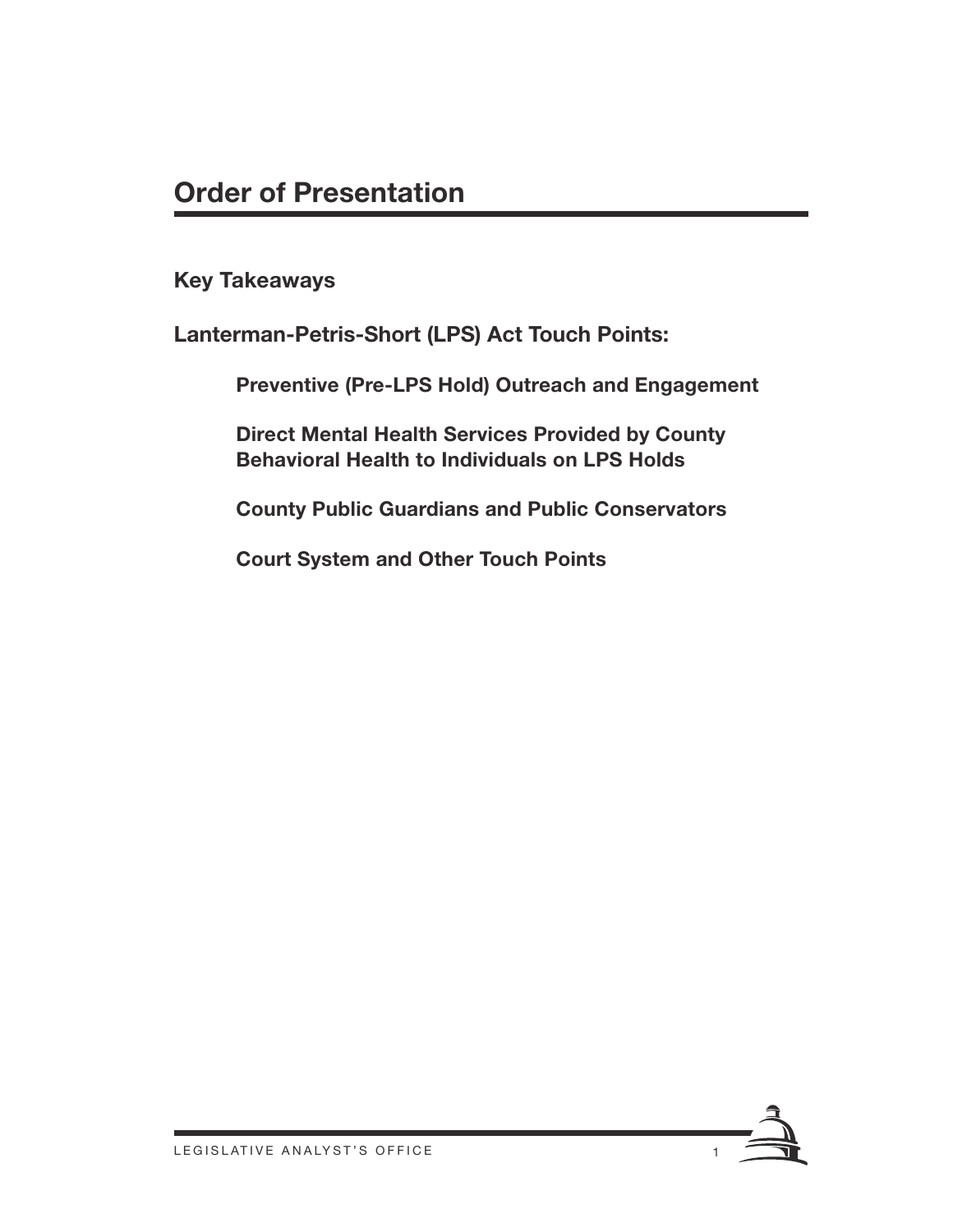#### **Assessing Funding for Implementation of the Lanterman-Petris-Short (LPS) Act Is Complex.**

- The LPS Act does not enact a specific program, rather the law establishes a system for involuntary commitment for mental health services. As such, LPS Act implementation is best considered as systems of care comprised of multiple government entities using several available funding sources that support services for individuals affected by the LPS Act. This support is given both by providing direct services and by undertaking administrative activities related to the act.
- As there are no funding streams expressly dedicated to supporting the act, it is not easy to identify the overall level of funding support for LPS Act implementation. Funding for, and spending on, LPS Act implementation are not tracked directly. Notably, local governments play a major role in providing funding for the act, using a variety of available fund sources that can generally also be used for purposes other than LPS Act implementation.

#### **Implementation of the LPS Act Involves a Variety of Activities.**

■ These include for example, (1) direct mental health services for individuals on a current LPS hold, (2) outreach and engagement activities to connect individuals at elevated risk of being placed on an LPS hold with appropriate wraparound services, (3) other supportive services such as housing, and (4) administrative activities associated with managing the case of an individual on an LPS hold.

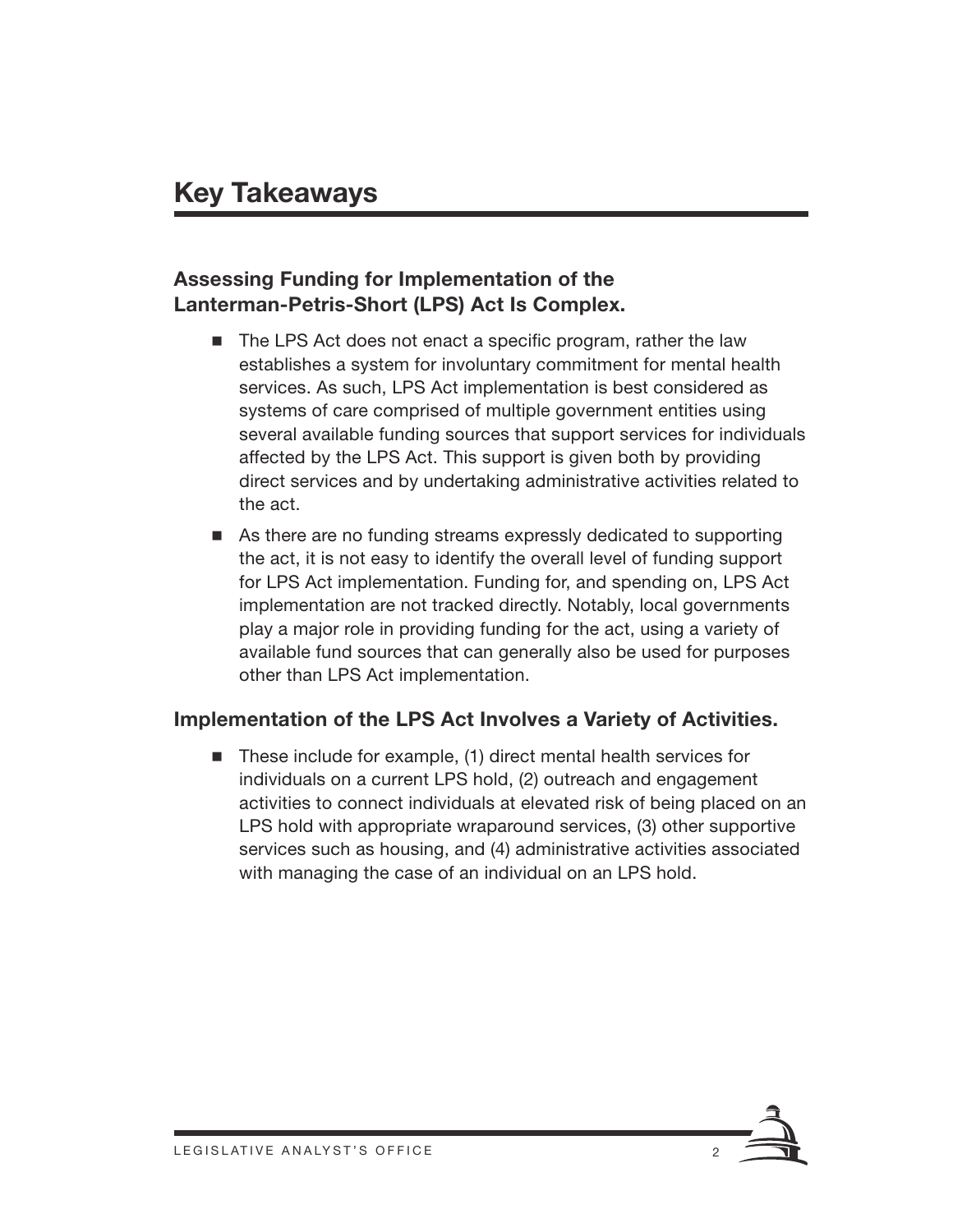# **Key Takeaways**

#### *(Continued)*

#### **A Variety of Fund Sources Support Implementation of the LPS Act at Various "Touch Points."**

- There are a variety of entities, each engaging in distinct activities (such as those described above) intended to support the LPS Act at various touch points. These touch points include the county behavioral health and public guardianship/conservator systems, as well as the judicial and other systems.
- Each of these entities uses distinct fund sources to pay for these activities. Several of these entities have access to sources of funding that are broad in nature, for example county funding that can be used for mental health services generally, but are not earmarked for the LPS Act. They have discretion to use these fund sources to meet their LPS needs. In the next section, we discuss the activities conducted and the potential funding sources to support them at some of the key touch points of the LPS Act.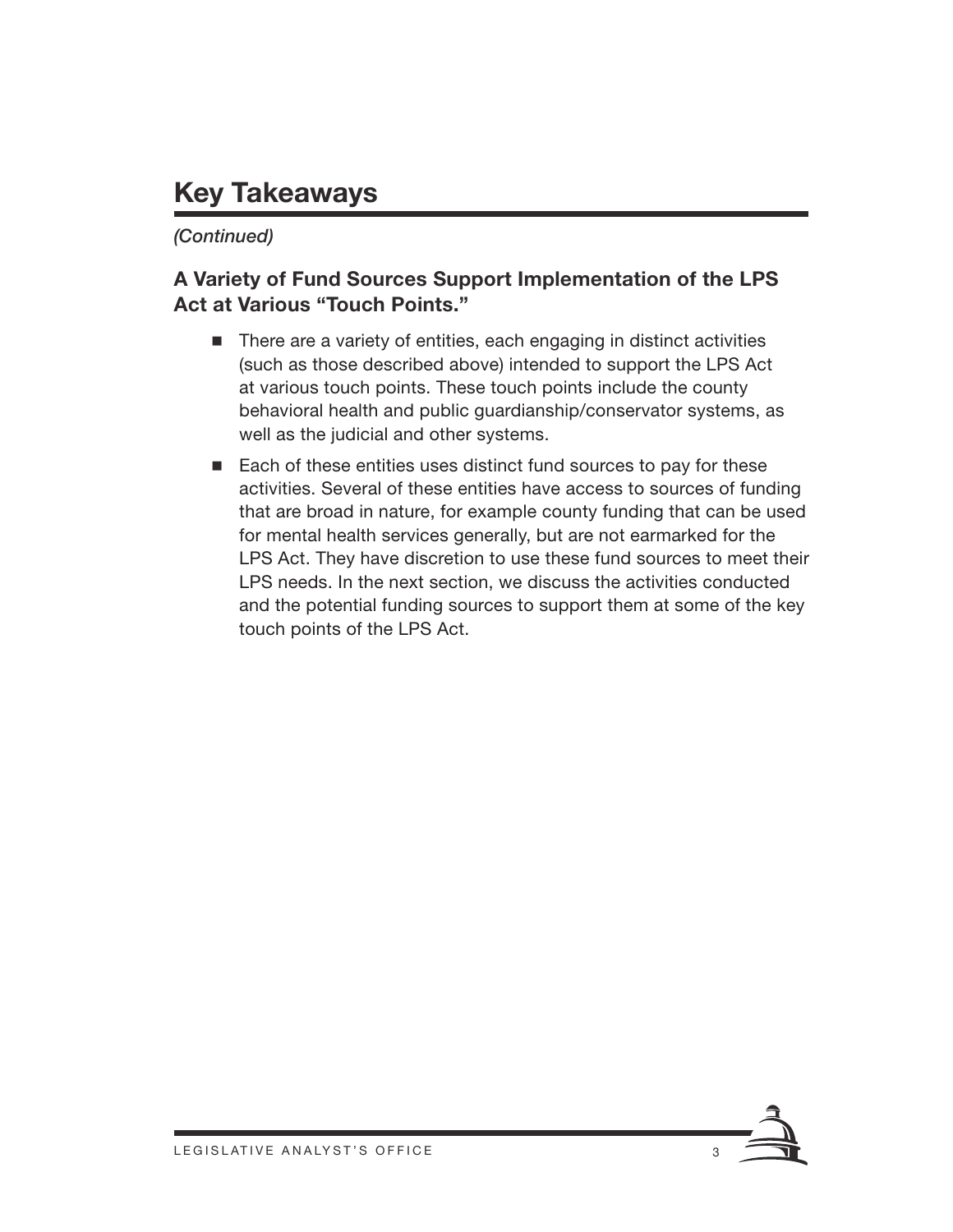# **LPS Act Touch Point: Preventive (Pre-LPS Hold) Outreach and Engagement**

*Activities Conducted.* These include efforts by county behavioral health departments to find individuals who might not have insight into their severe mental illness and voluntarily connect them with behavioral health-related programs—such as Assisted Outpatient Treatment and Full-Service Partnerships—to help them. These efforts include providing outreach to individuals whose mental illness place them at risk of ultimately being placed on an involuntary LPS hold.

*Funding Sources.* These include 1991 realignment funds, Mental Health Services Fund (MHSF), federal mental health block grants, and county general funds. Generally, these outreach activities are not Medicaid-reimbursable.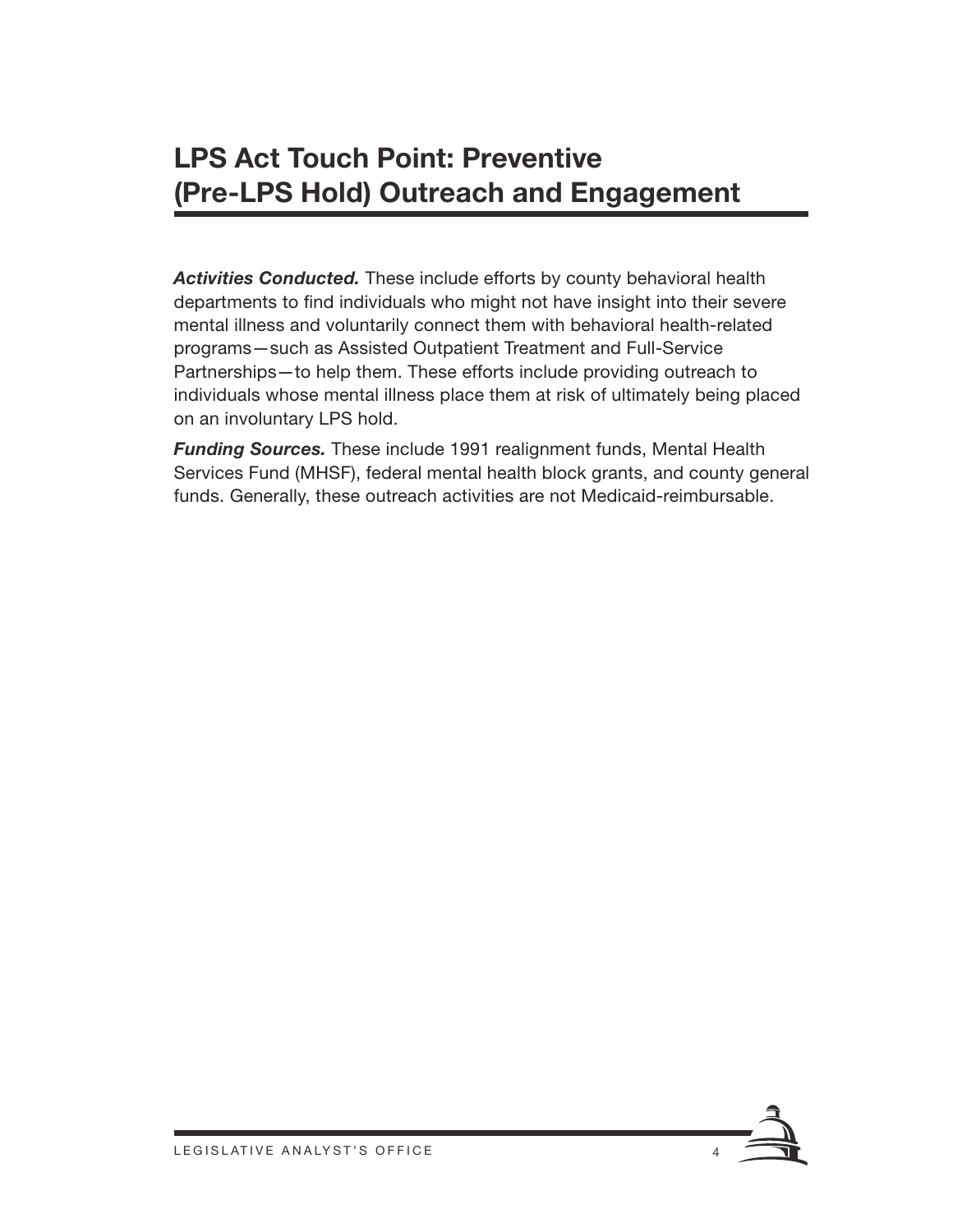# **LPS Act Touch Point: Direct Mental Health Services Provided by County Behavioral Health to Individuals on LPS Holds**

*Activities Conducted.* Direct mental health services provided by county behavioral health departments to individuals on LPS holds include mental health evaluations, therapeutic counseling in individual or group sessions, or the administration of psychotropic medications. Some individuals on LPS holds receive direct mental health services in a state hospital facility overseen by the Department of State Hospitals (DSH). In these situations, county behavioral health departments reimburse DSH for treatment costs.

*Funding Sources.* Notably, county behavioral health departments receive dedicated revenues to provide mental health services generally, but do not have a specific fund source dedicated to the LPS Act. They can draw on these broader fund sources—which include 1991 realignment funds, 2011 realignment funds, MHSF, federal Medicaid funds, and federal mental health block grants—to support the treatment of individuals with severe mental illness at their discretion. These funding sources are supplemented with county general funds. County behavioral health departments are able to draw on these fund sources to provide direct mental health services to individuals on LPS holds with one notable exception: MHSF cannot be used to pay for involuntary mental health treatment (and accordingly is not used to pay for the mental health treatment of individuals on an LPS hold). Counties have shared that they predominantly use 1991 realignment funding and federal grants to pay for direct mental health services for individuals on LPS holds.

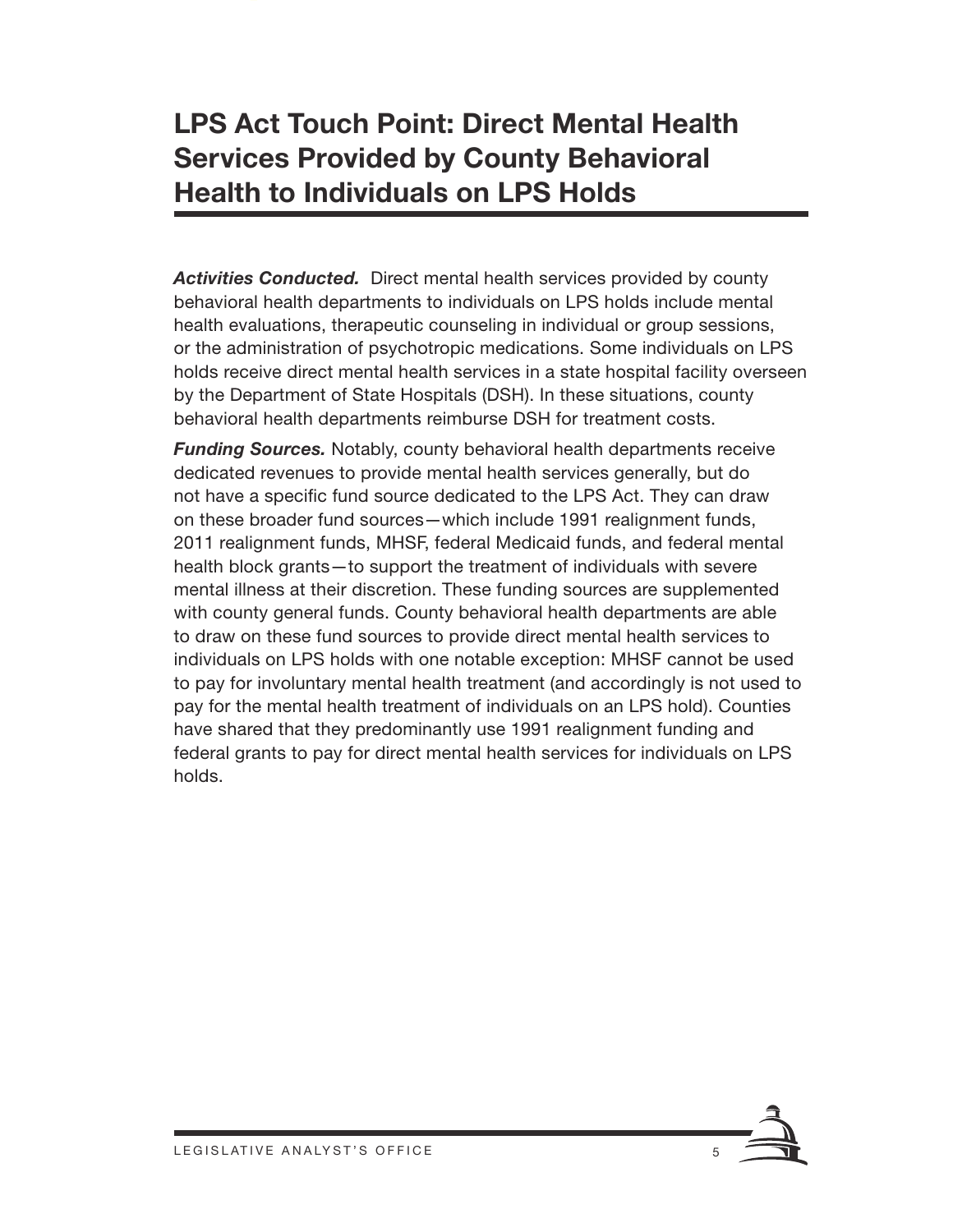## **LPS Act Touch Point: County Public Guardians and Public Conservators**

*Activities Conducted.* While the exact structure of these offices varies by counties, public guardians and public conservators provide conservatorship services, meaning that they are generally responsible for administratively directing the mental health treatment and placement of their clients (which include individuals on LPS holds). Accordingly, they arrange for services (such as mental health treatment and housing) for individuals on LPS holds.

*Funding Sources.* The administrative activities of public guardians and public conservators are 100 percent county funded. The services that they arrange for individuals on LPS holds may be paid for by a variety of fund sources. For example, (1) funding streams available to county behavioral health departments may pay for board and care and (2) health insurance (including Medi-Cal) may pay for certain treatment services. Notably, the vast majority of LPS clients of public guardians and public conservators are indigent.